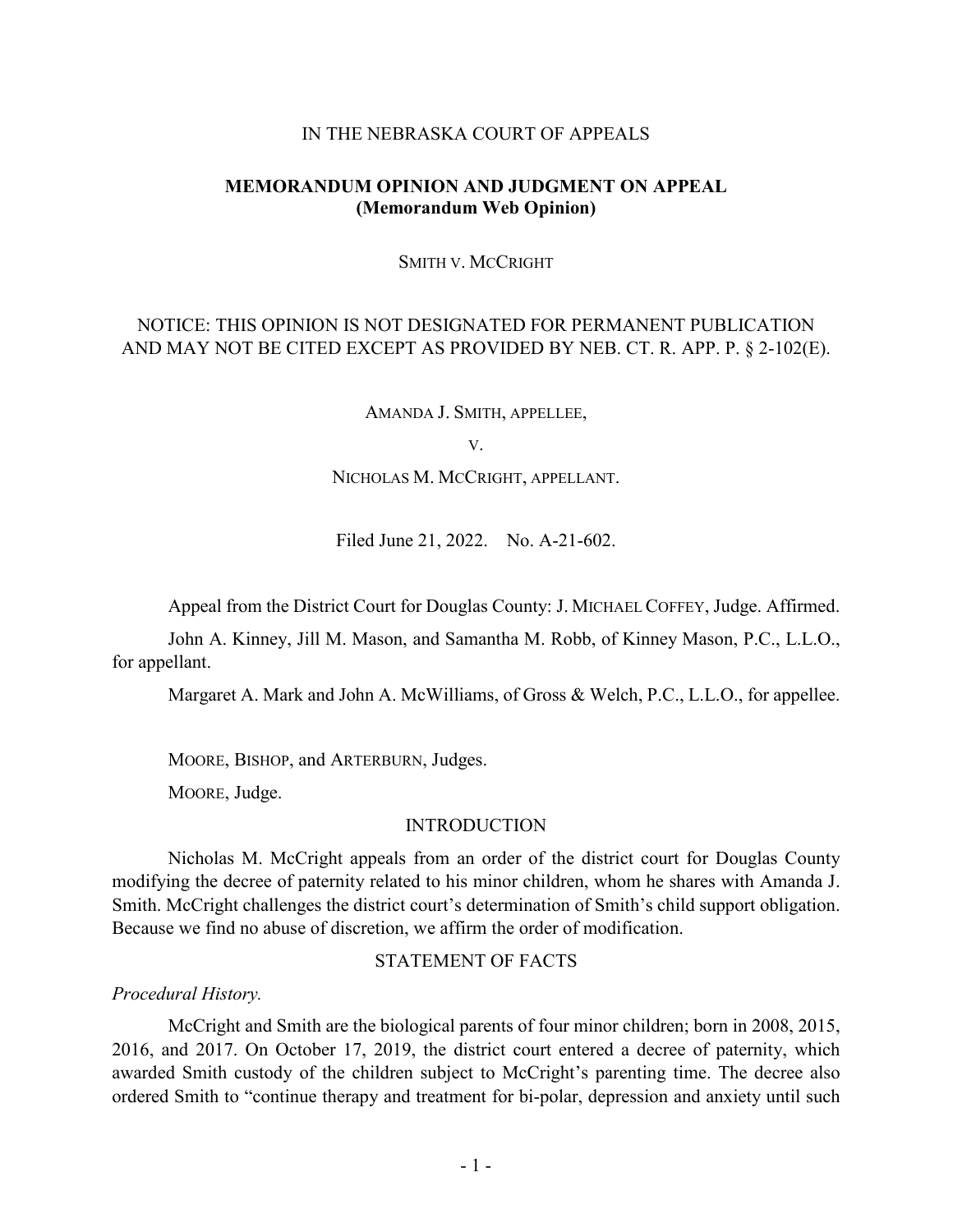time as the provider of said services and/or treatment released her." The child support worksheet attached to the decree listed McCright's monthly income as \$19,024, and Smith's as \$6,067. The decree ordered McCright to pay \$2,250 per month in child support, with subsequent adjustments when each child reached the age of majority. McCright was also ordered to maintain health insurance on behalf of the children and to contribute 74 percent of any of the children's non-reimbursed healthcare expenses in excess of \$480 per child each year. Smith was ordered to contribute the first \$480 in non-reimbursed healthcare expenses per child each year.

# *Complaint for Modification.*

On March 27, 2020, McCright filed a complaint for modification of decree. McCright alleged that Smith was facing criminal charges, her employment and living arrangements were not in the best interests of the children, and McCright's income had decreased since the original decree of paternity. McCright requested that he be awarded custody of the minor children, and that his child support obligation be immediately terminated.

# *Trial.*

A trial on the matter occurred on May 24, 2021. Prior to trial, McCright and Smith agreed on a custody arrangement and parenting plan, which granted McCright custody of the children, subject to Smith's parenting time. The following evidence was adduced at trial regarding the issue of child support.

In April 2020, the Social Security Administration awarded Smith monthly disability benefits. Smith testified that her disability benefits were based on her bipolar disorder diagnosis. Smith also noted that the Social Security Administration had determined that she was unable to work due to her disability. A letter submitted into evidence from the Social Security Administration shows that Smith's monthly disability benefit is \$1,215.50.

At the time of trial, Smith was facing criminal charges for a second offense of driving under the influence following an arrest in December 2020. At the time of her arrest, Smith was driving with three of her children, and had two open containers of alcohol inside of her vehicle. Smith had previously been convicted of driving under the influence in October 2018.

Smith testified that she had been sober for 6 months and was enrolled in a long-term, residential treatment facility. In January 2021, Smith was ordered by the court in her criminal case to complete the residential treatment program. She described the programming at the facility, which included seeing a therapist weekly, attending Alcoholics Anonymous meetings, and participating in daily classes from 8 a.m. until 2:30 p.m.

Smith anticipated being sentenced in July or August 2021 to 23 days in jail. Following her release, Smith planned to transition to a sober living home. Smith also acknowledged, upon the district court's specific questioning, that she would likely be ordered to continue participating in treatment following the completion of her jail sentence, as well as other potential conditions of probation.

Smith has an associate degree in nursing and is a licensed registered nurse. Smith was last employed as a nurse in 2018, and she testified that she never earned the gross income of over \$6,000 per month reflected in the 2019 decree of paternity, as that amount was contingent on a new position that Smith was going to start. Smith anticipated that she would be subject to a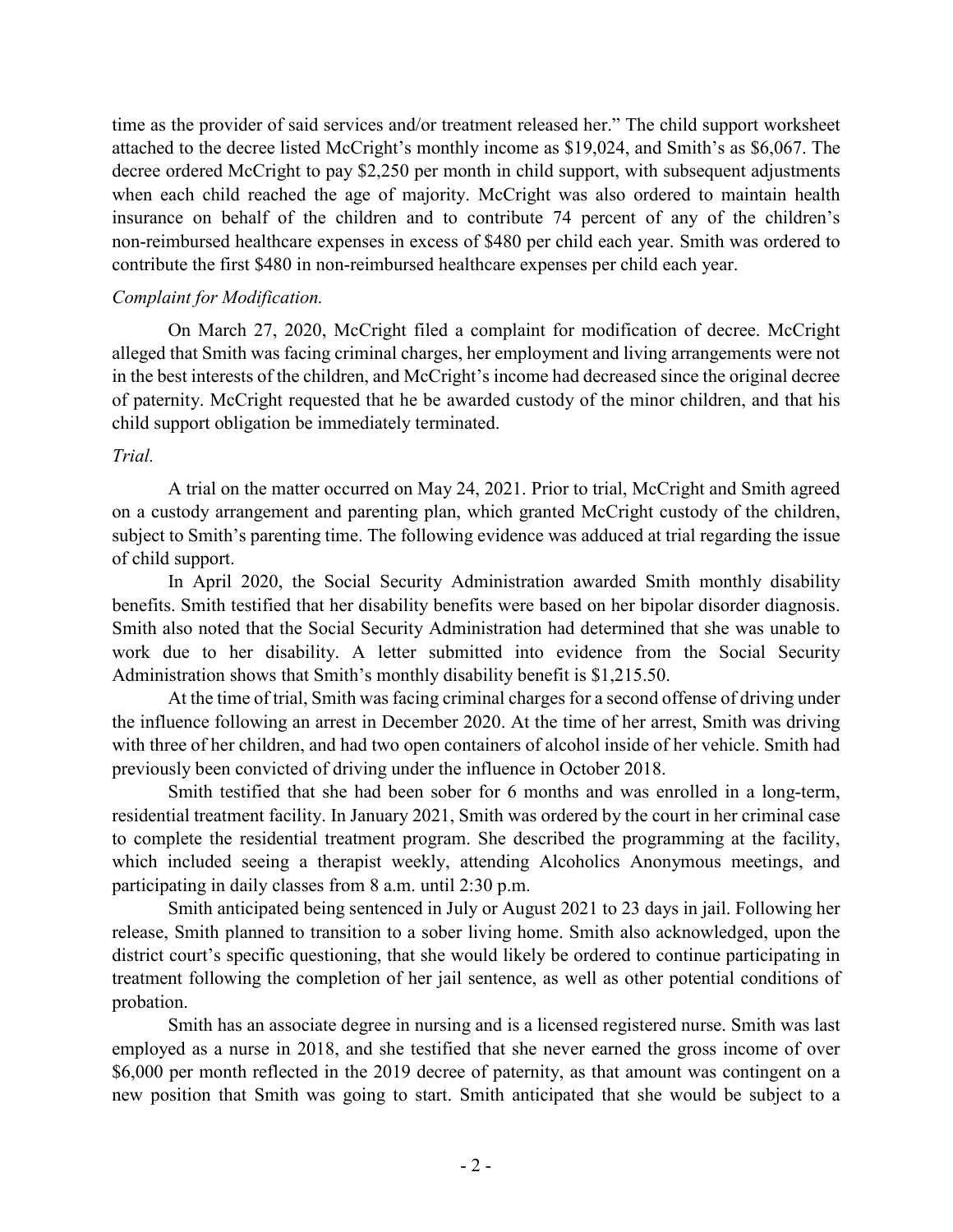professional disciplinary action following sentencing for her criminal charges although there was no pending disciplinary action against Smith's nursing license at the time of trial. Smith also expressed that she enjoys being a nurse and plans to eventually return to the field.

A condition of Smith's residential treatment program was having a job and at the time of trial, she had "just started a job as a waitress." Smith had committed to 26 hours of work per week, and she would earn \$2.13 per hour, plus tips. However, no evidence regarding her anticipated earnings as a waitress was submitted to the district court.

Finally, Smith testified that her mental health would be negatively affected if she were to leave her treatment program and return to nursing. She observed that prioritizing her recovery was in the best interests of her children.

Upon cross-examination, Smith conceded that the 2019 decree of paternity ordered that she continue therapy and treatment for her bipolar disorder, and that there had been times since the entry of the decree that she had not taken her medication "appropriately." When asked if Smith had not seen her therapist for months at a time she responded, "I want to guess, probably, yes."

McCright testified that Smith is "perfectly functioning" when she is properly medicated and following the advice of her doctor. McCright believed that Smith's "addiction issues" were a cause of her medication noncompliance.

The parties also submitted information to the district court regarding their respective incomes. McCright offered an income report by a certified public accountant, which calculated his monthly net income as \$8,870. McCright also offered information regarding his health insurance expenses, showing that he pays \$593.38 for the children's health insurance premium and \$297.90 for his personal health insurance premium. Smith offered a child support worksheet into evidence, incorporating McCright's monthly income and health insurance costs, and showing her gross unearned taxable income as \$1,215.50, and her monthly net income as \$1,154.72, after a \$60.78 deduction for her health insurance premium.

# *Order for Modification.*

On June 22, 2021, the district court entered an order for modification. The court did not provide factual findings beyond noting that it had accepted Smith's child support calculation and had attached her worksheet to its order.

The court ordered Smith to pay \$115 in child support per month. The court also found that McCright was solely responsible for the children's healthcare expenses not covered by insurance, as ordering Smith to contribute to such expenses would reduce her net income below the basic subsistence limitation set forth in the Guidelines. Finally, the court did not order Smith to contribute to child care expenses, again, because such an order would reduce Smith's net income below the Guideline's basic subsistence limitation.

# ASSIGNMENTS OF ERROR

McCright assigns, consolidated and restated, that the district erred by (1) failing to find that Smith suffered a reduction to her income by her own fault, as she had neglected to properly treat her mental illness; (2) calculating Smith's child support obligation using her disability income rather than her earning capacity as a nurse or waitress; (3) failing to order Smith to contribute to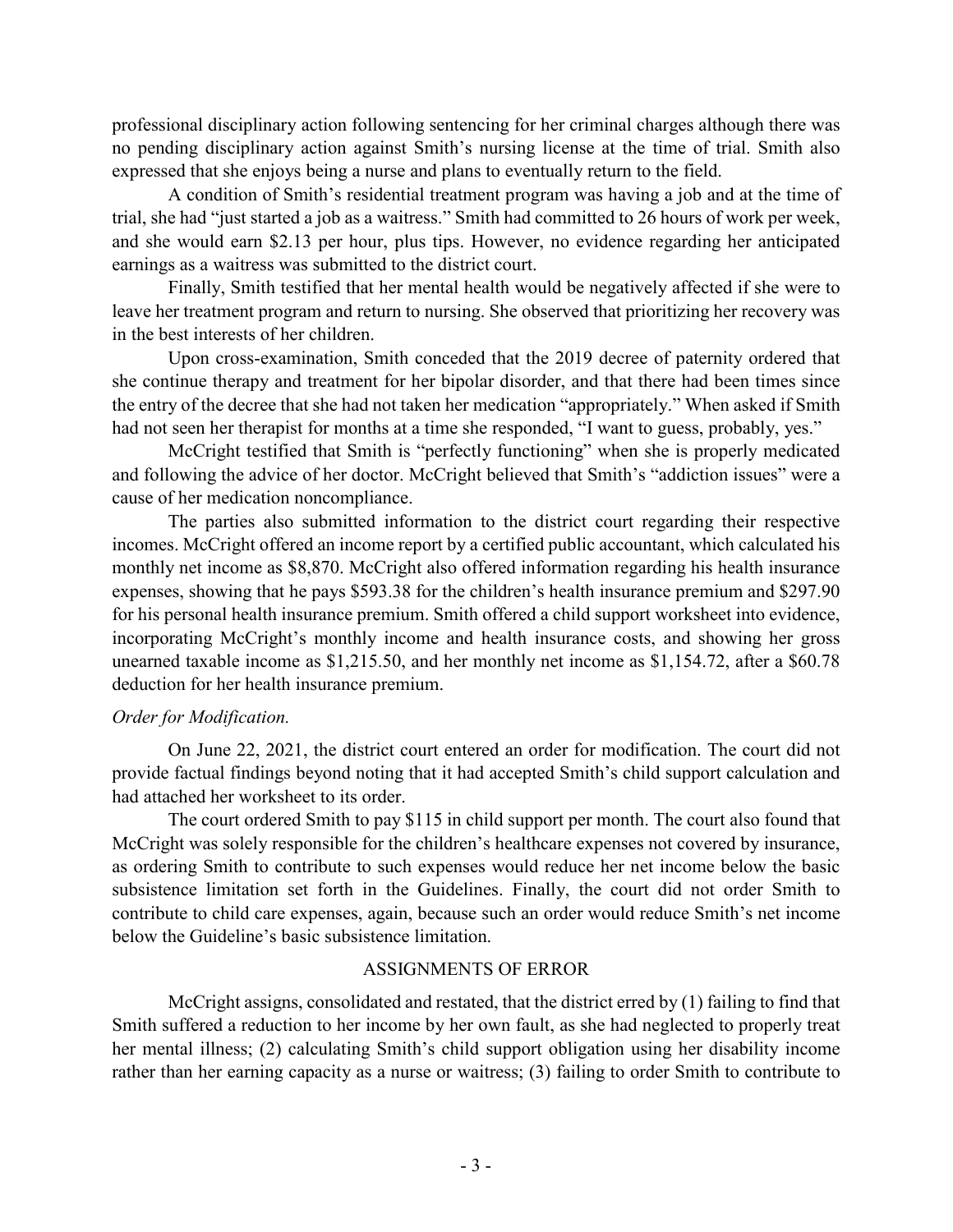child care, uninsured medical, and health insurance expenses; and (4) failing to provide a factual basis.

### STANDARD OF REVIEW

Modification of child support is entrusted to the discretion of the trial court. *Hotz v. Hotz*, 301 Neb. 102, 917 N.W.2d 467 (2018). An appellate court reviews proceedings for modification of child support de novo on the record and will affirm the judgment of the trial court absent an abuse of discretion. *Id*.

A judicial abuse of discretion exists if the reasons or rulings of a trial judge are clearly untenable, unfairly depriving a litigant of a substantial right and denying just results in matters submitted for disposition. *Kauk v. Kauk*, 310 Neb. 329, 966 N.W.2d 45 (2021).

# ANALYSIS

# *Alleged Wastage.*

McCright alleges that the trial court erred by failing to find that Smith suffered a reduction in her income by her own fault. McCright argues that Smith's alcohol abuse and subsequent criminal charges were the result of Smith refusing to consistently engage in therapy and take medication for her mental illness. He thus contends that Smith's "inability on her part to work as a nurse was her fault or constituted her voluntary wastage of her talents because she chose to use alcohol." Brief for appellant at 10.

In the context of child support and alimony modification, a complaint for modification will be denied if the change in financial condition is due to fault or voluntary wastage or dissipation of one's talents and assets. *Hodgen v. Hodgen*, 30 Neb. App. 456, 970 N.W.2d 782 (2022). McCright's brief on appeal notes two cases in which we have addressed the issue of whether allegations of changed employment status and reduced income that stem from employment misconduct may serve as grounds for modification of child support and alimony obligations.

In *Lambert v. Lambert*, 9 Neb. App. 661, 617 N.W.2d 645 (2000), the former husband failed multiple drug tests required by his employer, declined treatment from his employer's Employee Assistance Program, and was thereafter terminated from his employment. He sought modification of his child support and alimony, and the trial court reduced his child support and alimony obligations. This court concluded that the district court abused its discretion in modifying and reducing the former husband's support obligations because he "was essentially fired because he chose to use marijuana" and "did this knowing that it would put his livelihood in jeopardy and . . . affect his ability to meet his court-ordered financial obligations." *Id*. at 668, 617 N.W.2d at 650. Due to this fault, we found that his change in employment status and income could not be a material change in circumstances or good cause, and we reversed the decision of the district court.

Similarly, in *Grahovac v. Grahovac*, 12 Neb. App. 585, 680 N.W.2d 616 (2004), the former husband resigned from his employment and incurred a reduction to his income as a result. He subsequently motioned the trial court to reduce his child support and alimony obligations based upon that reduction in his income, and the district court granted a reduction to both obligations. On appeal, this court found the circumstances to be similar to those in *Lambert v. Lambert, supra*, and determined that the record demonstrated his "resignation or 'early retirement,' which reduced his income, was due to ... his alcoholism and his refusal to secure effective treatment." *Grahovac*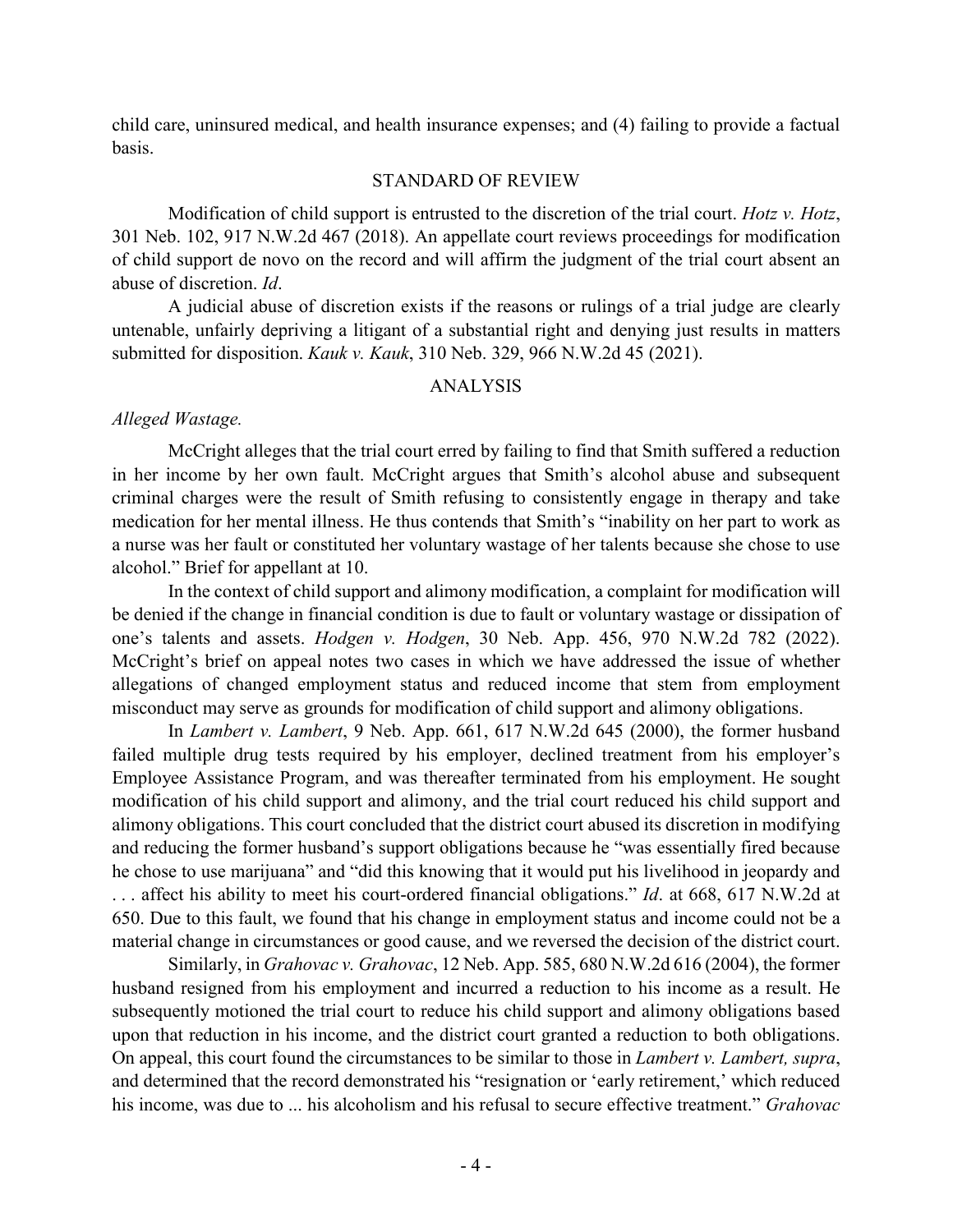*v. Grahovac*, 12 Neb. App. 585, 590, 680 N.W.2d 616, 622 (2004). This court concluded that because the ex-husband's employment "ended because of his continued drinking" and "not from good cause," he was not entitled to reductions of his support obligations on that basis. *Id*. at 591, 680 N.W.2d at 622.

While we are mindful of the precedent that guides our review, we find the present case distinguishable from those relied upon by McCright. In both *Lambert v. Lambert, supra* and *Grahovac v. Grahovac, supra*, the court concluded that the fathers had committed voluntary wastage due to both their drug and alcohol usage *as well as* their refusal to secure effective treatment.

Smith testified at trial that she had, for a period, consumed alcohol daily and had twice been arrested for driving under the influence. However, in January 2021, Smith was ordered to complete a residential treatment program. Smith was actively participating in the treatment program at the time of trial, which included weekly therapy sessions, Alcoholics Anonymous meetings, and daily programing. Smith also testified that after serving her sentence, she planned to transition to a sober living house in an effort to maintain her sobriety.

Further, though the district court allowed McCright to offer lay testimony regarding the connection between Smith's failure to engage in therapy or medication for her mental illness and her increased alcohol use, the court was permitted to give McCright's opinion on the causality of Smith's alcohol use little weight. See *Yori v. Helms*, 307 Neb. 375, 949 N.W.2d 325 (2020) (where credible evidence is in conflict on material issue of fact, appellate court considers, and may give weight to, fact that trial court heard and observed witnesses and accepted one version of facts rather than another). McCright did not present any evidence from a medical expert discussing the connection between improperly treating a mental illness and increased alcohol use. Additionally, the Social Security Administration concluded that Smith was unable to work due to a disability, specifically her mental illness. Therefore, the court did not abuse its discretion in failing to find Smith's reduction in income was due to her own fault.

# *Income Determination and Earning Capacity.*

McCright argues that the district court erred in calculating Smith's child support obligation without using her earning capacity. McCright argues that, at the time of trial, Smith still had an active nursing license and the court should have used her earning capacity as a nurse, similar to her income at the time of the original decree. Although Smith testified that she was anticipating professional disciplinary action due to her criminal charges, McCright asserts such testimony was "speculative and self-serving." Brief for appellant at 12. Alternatively, McCright contends that the court should have considered that Smith was able to work as a waitress as a basis for finding that Smith could work 40-hours a week, earning minimum wage.

The main principle behind the Guidelines is to recognize the equal duty of both parents to contribute to the support of their children in proportion to their respective net incomes. *Vanderveer v. Vanderveer*, 310 Neb. 196, 964 N.W.2d 694 (2021). When determining total income under the Guidelines, all income from all sources is to be included except for those incomes specifically excluded. *Id*. When determining total income under the Guidelines, a court should not include income that is speculative in nature and over which the party has little or no control. *Id*. But when the evidence shows the party earns or can reasonably expect to earn a certain amount of income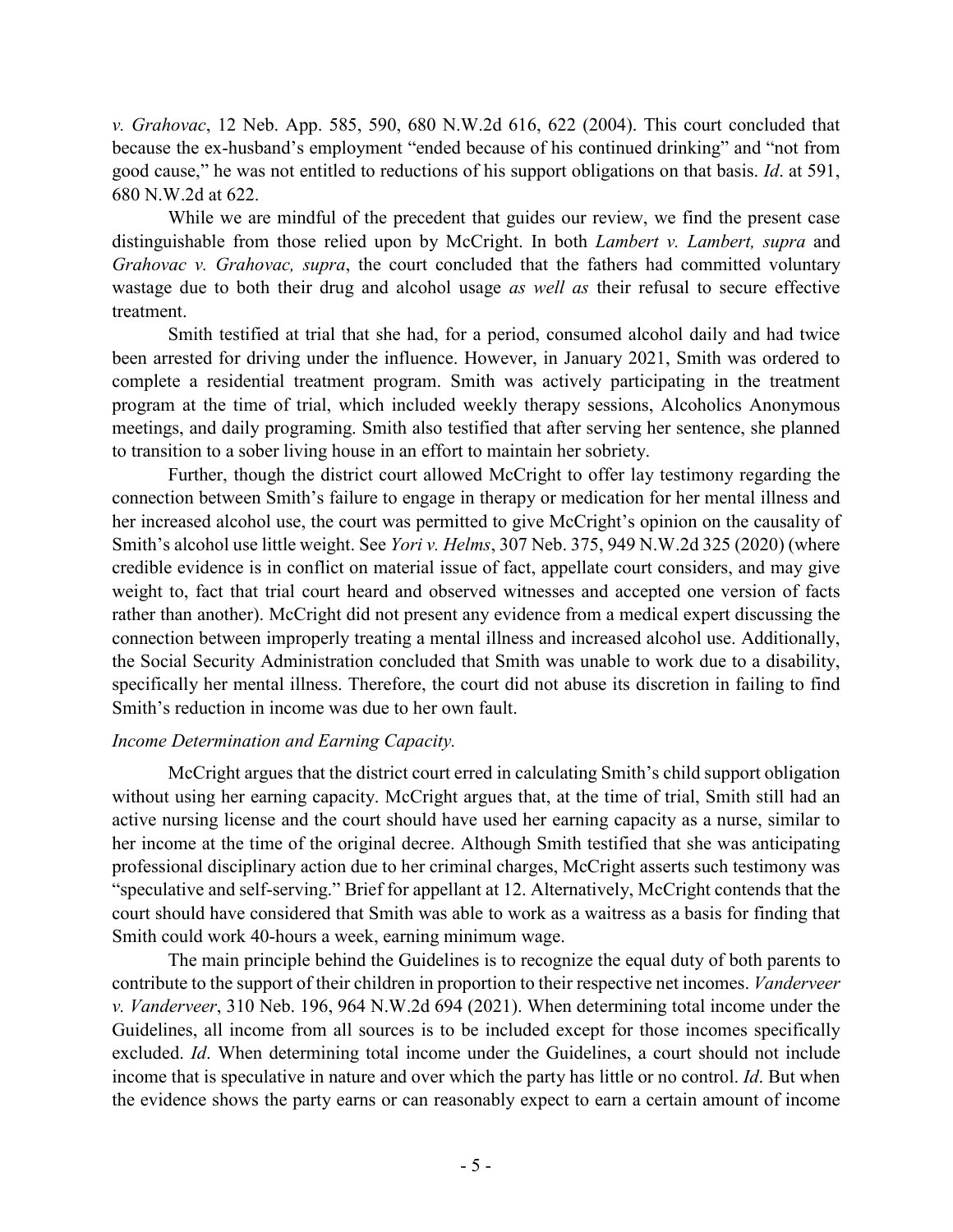on a regular basis, a rebuttable presumption of including such income arises, and to rebut that presumption, the party must produce sufficient evidence to show that including the income would not result in a fair and equitable child support order. *Id*. The guidelines provide that if applicable, earning capacity may be considered in lieu of a parent's actual, present income and may include factors such as residence, health, and employment barriers, including a criminal record. See Neb. Ct. R. § 4-204(E) (rev. 2020).

Here, the evidence at trial supports a determination that Smith's earning capacity was limited to her monthly disability benefits. Smith's earning capacity was restricted by her pending criminal charges, active treatment efforts, impending jail sentence, and prospective probation requirements following her sentencing. While Smith had recently begun working as a waitress, given the demands of her court-ordered treatment program and her upcoming sentencing, we do not find Smith's work as a waitress to evidence that she had the capacity to work 40 hours a week; whether as a nurse or for minimum wage. We acknowledge that Smith was ordered to have employment as a part of her treatment program, however, she had not yet established any earnings from the waitressing position and any such earnings were entirely speculative at the time of trial. See also, Nebraska Child Support Guidelines § 4-217 (financial circumstances which have lasted 3 months and can reasonably be expected to last for an additional 6 months establishes rebuttable presumption of material change of circumstances).

Although no disciplinary action had yet been taken against Smith's nursing license at the time of trial, she believed that such action would be forthcoming, which testimony the district court apparently found credible. Smith testified that her mental health would be negatively affected if she left her treatment program and returned to nursing. Again, we note that the Social Security Administration conducted an investigation and later determined that Smith was unable to work and was eligible for disability payments due to her bipolar disorder diagnosis. The district court was permitted to consider Smith's health as a factor in its analysis of her earning capacity.

Given Smith's testimony at trial and the applicable  $\S$  4-204(E) factors, we cannot say that the district court abused its discretion in using Smith's disability benefits rather than her earning capacity as a nurse or minimum wage worker when calculating her child support obligation. This assignment of error fails.

# *Additional Expenses.*

McCright assigns that the district court erred when it failed to order that Smith contribute to any of the work-related day care expenses, uninsured medical expenses, or health insurance premiums for the children. However, he fails to argue this assignment substantively in his brief. Absent plain error, an appellate court considers only an appellant's claimed errors that the appellant specifically assigns in a separate "assignment of error" section of the brief and correspondingly argues in the argument section. *In re Estate of Graham*, 301 Neb. 594, 919 N.W.2d 714 (2018). We find no plain error in the district court's failure to order Smith to contribute to these expenses.

As we determined above, the district court did not abuse its discretion when it considered only Smith's monthly disability benefits to determine her child support obligation. The Guidelines state that "a minimum monthly support of \$50, or 10 percent of the obligor's net income, whichever is greater, per month should be set." See Neb. Ct. R. § 4-209 (rev. 2020). The court